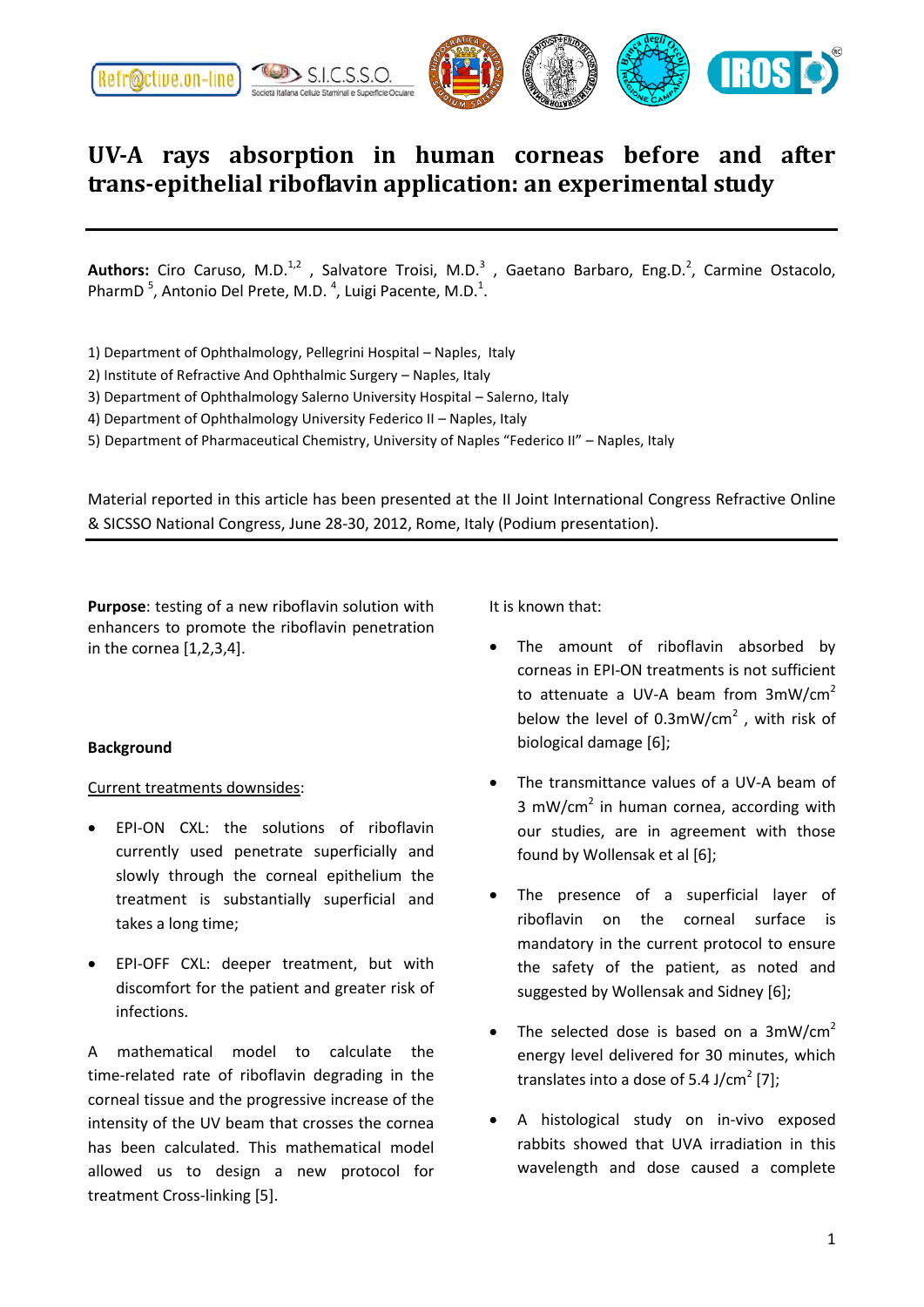endothelial and keratocyte loss in the exposed zone [8];

 The average transmittance in terms units of energy after the 7th, 8th, 9th, 10th ,11th and 12<sup>th</sup> drop were respectively 0.915, 0.841, 0.793, 0.731, 0.687, 0.643 mW/cm<sup>2</sup>. All these results are above the assumed endothelium safety limit of toxicity of 0.35 mW/cm<sup>2</sup> [9].

The treatment of standard EPI-ON Cross-linking is superficial because with the current protocol the UV-A energy is strongly attenuated by the superficial layer of riboflavin present on the corneal surface, before entering into the corneal tissue.

Moreover, the current protocol, that suggests a soaking time of 30 minutes, does not allow the penetration of a sufficient amount of riboflavin to perform a safe treatment without the protection of the surface layer of riboflavin.

We also showed that riboflavin alone slowly penetrates with EPI-ON procedure [4] but

- Not in a sufficient amount to allow a safe CXL treatment;
- Only in the upper layers;
- It takes more than 2 hours to completely saturate the corneal tissue.

## **Study Design**

- Time-related measures of the UV-A transmittance of a riboflavin film;
- Measures of the UV-A transmittance of human corneas;
- Time-related measures of the UV-A transmittance of riboflavin-soaked corneas during a 30 minutes continuous irradiation;
- 10 Eye-bank human Corneas not suitable for surgery due to donor marker positivity (Intramural Ethics Committee approval, n°1269);
- VEGA CBM X-Linker® (CSO, Italy) as UV-A source emitter (370 nm wavelength), working at 3 mW/cm<sup>2</sup>;
- UV-METER (Peak Tech 5085);



**Figure 1 - UV-Meter.**

- Solution of riboflavin 0.1% with enhancers [4];
- 15 minutes topical application of the riboflavin solution on the epithelized corneas, then successive washing with BSS (IMPORTANT!);
- 30 minutes UV-A irradiation at 3 mW/cm<sup>2</sup>, measuring the energy exiting from the posterior surface of the corneas.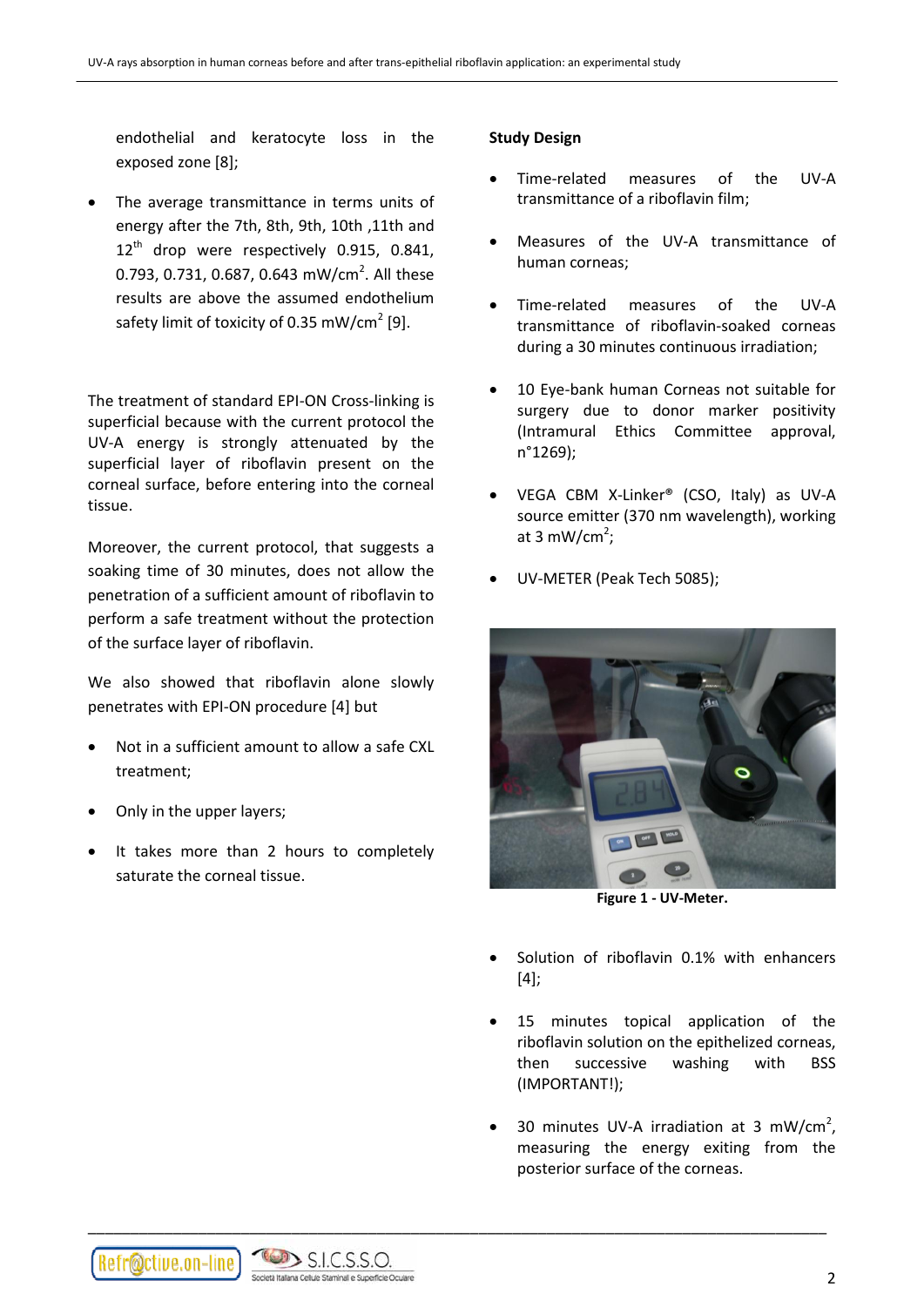### **Results**

**1)** 0.1 mL of riboflavin solution placed on a glass slide spanned over a circular surface with a diameter of about 9mm (mean thickness of about 1.57 mm).

The intensity of a UV-A circular shaft of a diameter of 9 mm impinging on the riboflavin solution was attenuated by about 285 times.

Evidence: even a thin layer of riboflavin solution is capable of a remarkable attenuation of the UV-A energy entering in the cornea.

**2)** Corneas not soaked with the riboflavin solution were exposed to an UV-A irradiation of  $3 \text{ mW/cm}^2$ .

The mean UV-A intensity exiting from the corneas was  $1.21 \text{ mW/cm}^2$ .

Evidence: the corneal UV-A transmittance is about 40%.

**3)** One drop of riboflavin solution (0.02ml) was applied every 3 minutes on corneas for 15 minutes (0.1 mL in total), the superficial layer of riboflavin was washed away with BSS, then the corneas were subjected to a UV-A shaft having an intensity of 3 mW/cm<sup>2</sup>.

The intensity of the UV-A shaft exiting from the corneas increased with time, with average values starting from  $0.623$  mW/cm<sup>2</sup> at time 0, up to 0.903 mW/cm<sup>2</sup> after 30 minutes.

It is estimated that about 9 µg of riboflavin - out of 125 µg in 0.1 mL of administered riboflavin solution - were absorbed by the cornea, the remaining 116 µg of riboflavin constituted the superficial layer that was washed away.

\_\_\_\_\_\_\_\_\_\_\_\_\_\_\_\_\_\_\_\_\_\_\_\_\_\_\_\_\_\_\_\_\_\_\_\_\_\_\_\_\_\_\_\_\_\_\_\_\_\_\_\_\_\_\_\_\_\_\_\_\_\_\_\_\_\_\_\_\_\_\_\_\_\_\_\_\_\_\_\_\_\_\_\_\_\_\_

Evidence: without the superficial layer of riboflavin solution, an intensity of  $3mW/cm<sup>2</sup>$ would be dangerous for patients.

It is estimated that a layer of 0.1% riboflavin solution containing 116 µg of riboflavin uniformly disposed on a plane circular surface with a diameter of 9 mm would attenuate a UV-A shaft by about 200 times.

**4)** It has been experimentally measured how much riboflavin may be absorbed at most by human corneas [4].

A rubber ring filled with the proposed riboflavin solution, was applied on human corneas for 15 minutes. Then the superficial layer of riboflavin was washed away with BSS and the amount of riboflavin in the corneas was measured.

Human corneas may absorb about 15 µg of riboflavin.

Evidence: 15 µg of riboflavin are enough to perform a safe cross-linking treatment, without the superficial layer of riboflavin, using a UV-A source having an intensity of 1.5 mW/cm<sup>2</sup> for only 10 minutes.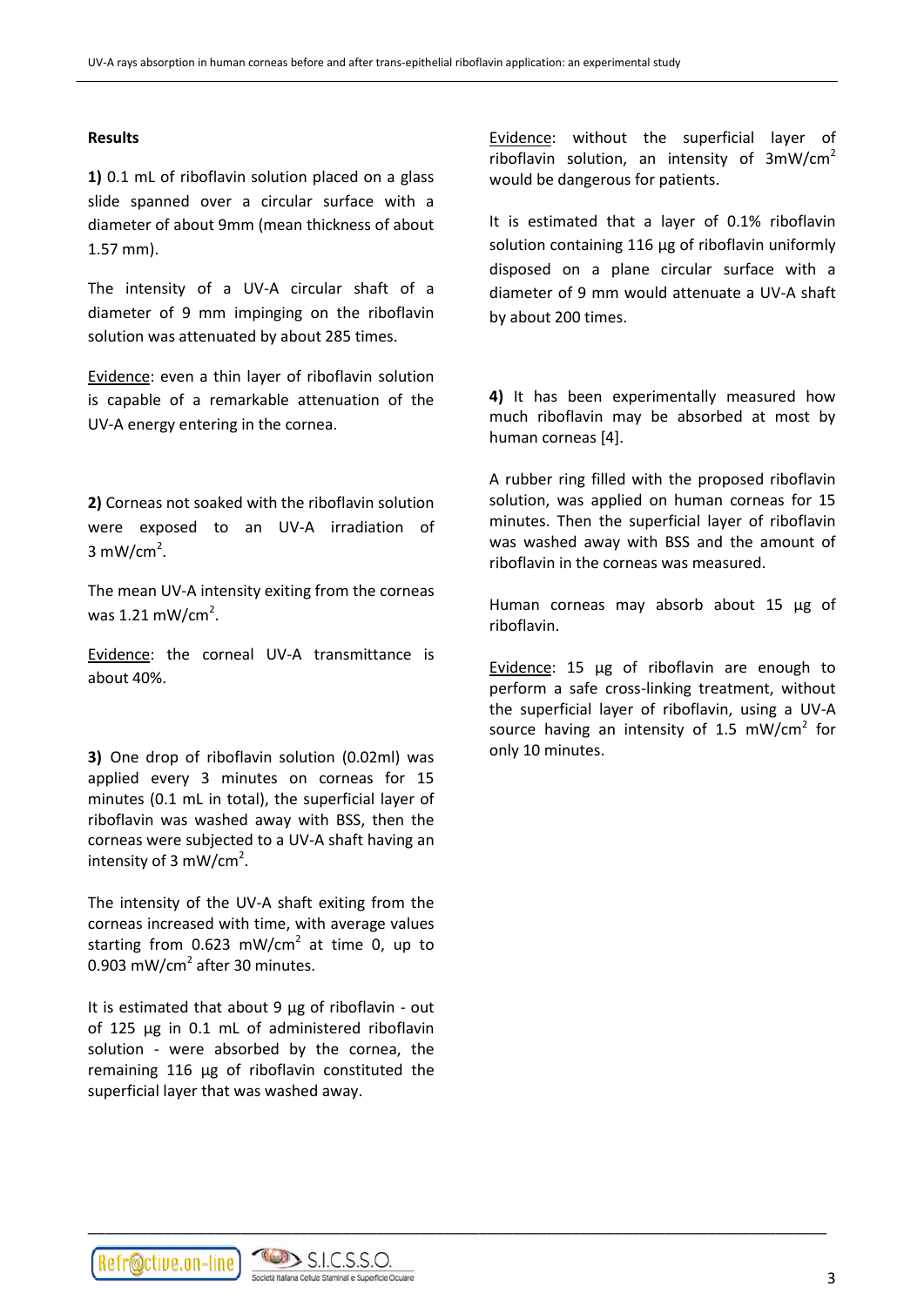Before irradiation: complete saturation of the cornea with riboflavin In vitro corneal accumulation studies [4]: results obtained were compared with that of solution A applied on intact and non-epithelized corneas (EPI-OFF) at the same time interval. As expected, epithelium strongly limited riboflavin permeability from standard solution, while epithelium debridement provided up to 10-fold increase in riboflavin corneal recovery.

HPLC Analysis:



#### After treatment: increased corneal rigidity.

Calculated Young's modulus at 6% and 8% strain. Values are expressed in Pa

| Stress in %                      | Group A         | Group B         | Group C                             | Group D         |  |  |  |  |  |  |
|----------------------------------|-----------------|-----------------|-------------------------------------|-----------------|--|--|--|--|--|--|
| 6                                | $1.13 - 10^{5}$ | $1.29 - 10^{5}$ | $3.01 - 10^5$                       | $2.46 - 10^6$   |  |  |  |  |  |  |
| 8                                | $2.62 - 10^{5}$ | $2.84 - 10^{5}$ | 5.71*10*                            | $4.64 - 10^{5}$ |  |  |  |  |  |  |
|                                  |                 |                 | Chart 1: Biomechanical measurements |                 |  |  |  |  |  |  |
| (electronic dynamometer AG/MS1). |                 |                 |                                     |                 |  |  |  |  |  |  |



Table 2: Stress-strain behavior of corneal tissue after CXL treatment.

#### **Discussion**

#### New Custom Fast Corneal Cross-linking protocol:

- New enhanced solutions;
- Topical administration of riboflavin for 15 minutes;
- Removal of the surface layer of riboflavin with BSS;
- Reduction of the intensity of the UV-A source to 1.5 mW/cm<sup>2</sup>;
- Reduction of the irradiation time to 10 minutes, divided in two step of 5 minutes each, separated by application of BSS.

We can now make an EPI-ON Cross-linking treatment with effects in depth [5].

Expected UV-A intensity exiting from the cornea (mW/cm2)





Expected free riboflavin distribution (%)



distribution (%).

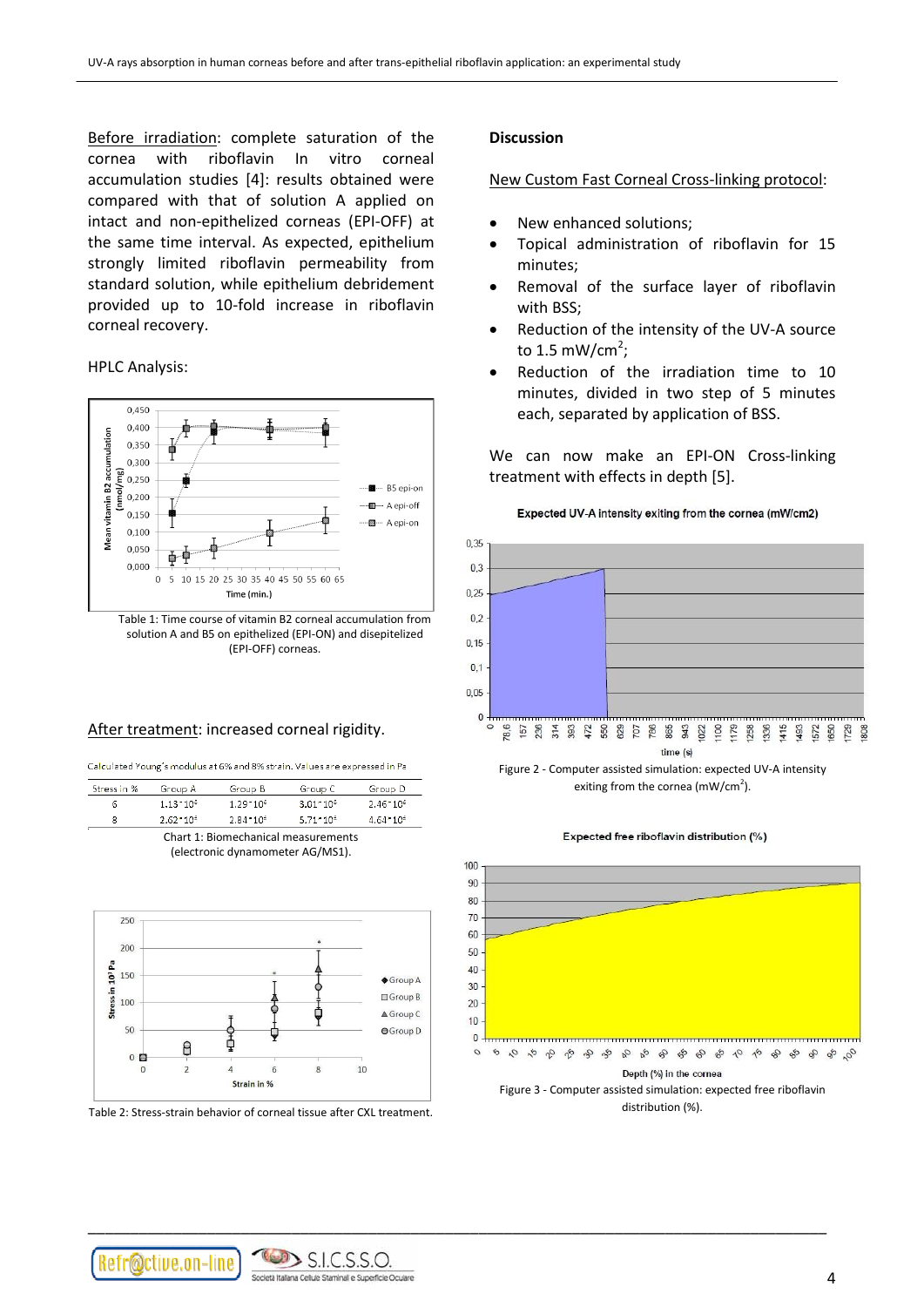

Figure 4 - Stromal area details.



Figure 5 - Cellular details.

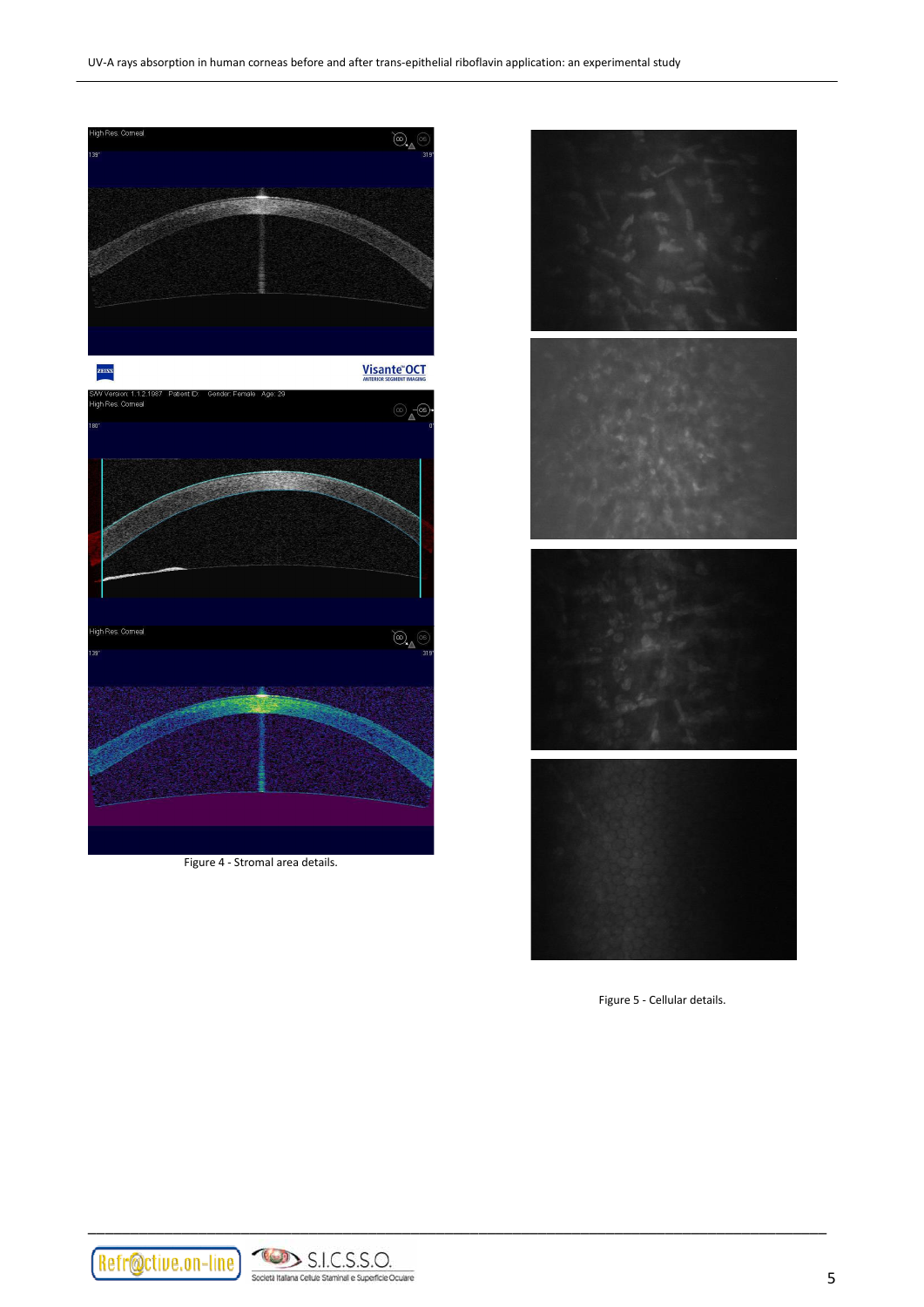

## Table 3 - Treatment duration (minutes)

**Intensity (mW/cm<sup>2</sup> )**

| <b>Thickness</b> | 1,2 | 1,3              | 1,4            | 1,5                     | 1,6              | 1,7              | 1,8            | 1,9              | $\overline{2}$ | 2,1              |
|------------------|-----|------------------|----------------|-------------------------|------------------|------------------|----------------|------------------|----------------|------------------|
| $(\mu m)$        |     |                  |                |                         |                  |                  |                |                  |                |                  |
| 350              | 12  | $\overline{7}$   | 4              | $\overline{2}$          | $\pmb{0}$        | $\pmb{0}$        | $\pmb{0}$      | $\pmb{0}$        | $\pmb{0}$      | $\pmb{0}$        |
| 360              | 13  | 8                | 5              | $\overline{2}$          | $\boldsymbol{0}$ | $\pmb{0}$        | $\pmb{0}$      | $\pmb{0}$        | $\pmb{0}$      | $\pmb{0}$        |
| 370              | 14  | $\boldsymbol{9}$ | 6              | 3                       | $\mathbf 1$      | $\boldsymbol{0}$ | 0              | $\pmb{0}$        | $\pmb{0}$      | $\pmb{0}$        |
| 380              | 15  | 10               | 6              | 3                       | $\mathbf 1$      | $\pmb{0}$        | $\pmb{0}$      | $\pmb{0}$        | $\pmb{0}$      | $\pmb{0}$        |
| 390              | 15  | 11               | $\overline{7}$ | $\overline{\mathbf{4}}$ | $\overline{2}$   | $\pmb{0}$        | $\pmb{0}$      | $\pmb{0}$        | $\pmb{0}$      | $\pmb{0}$        |
| 400              | 15  | 12               | 8              | 4                       | $\overline{2}$   | $\pmb{0}$        | 0              | $\pmb{0}$        | $\pmb{0}$      | $\pmb{0}$        |
| 410              | 15  | 13               | 8              | 5                       | 3                | $\mathbf 1$      | $\pmb{0}$      | 0                | $\pmb{0}$      | $\pmb{0}$        |
| 420              | 15  | 13               | 9              | 6                       | 3                | $\mathbf{1}$     | $\pmb{0}$      | $\boldsymbol{0}$ | $\mathbf 0$    | $\pmb{0}$        |
| 430              | 15  | 14               | 10             | $\overline{7}$          | $\overline{4}$   | $\overline{2}$   | 0              | $\pmb{0}$        | $\pmb{0}$      | $\pmb{0}$        |
| 440              | 15  | 15               | 11             | $\overline{7}$          | $\sqrt{4}$       | $\overline{2}$   | 0              | $\pmb{0}$        | $\pmb{0}$      | $\pmb{0}$        |
| 450              | 15  | 15               | 12             | 8                       | 5                | 3                | $\mathbf 1$    | $\pmb{0}$        | $\pmb{0}$      | $\pmb{0}$        |
| 460              | 15  | 15               | 13             | 9                       | 6                | 3                | $\mathbf 1$    | $\pmb{0}$        | $\pmb{0}$      | $\pmb{0}$        |
| 470              | 15  | 15               | 13             | 9                       | 6                | 4                | $\overline{2}$ | 0                | 0              | $\pmb{0}$        |
| 480              | 15  | 15               | 14             | 10                      | $\overline{7}$   | 4                | $\overline{2}$ | $\mathbf{1}$     | 0              | 0                |
| 490              | 15  | 15               | 15             | 11                      | 8                | 5                | 3              | $\mathbf{1}$     | $\pmb{0}$      | $\pmb{0}$        |
| 500              | 15  | 15               | 15             | 12                      | 8                | 6                | 3              | $\overline{2}$   | $\pmb{0}$      | $\pmb{0}$        |
| 510              | 15  | 15               | 15             | 13                      | 9                | 6                | 4              | $\overline{2}$   | $\mathbf{1}$   | $\boldsymbol{0}$ |
| 520              | 15  | 15               | 15             | 14                      | 10               | $\overline{7}$   | 5              | 3                | $\mathbf 1$    | $\pmb{0}$        |
| 530              | 15  | 15               | 15             | 15                      | 11               | 8                | 5              | $\mathsf{3}$     | $\overline{2}$ | $\pmb{0}$        |
| 540              | 15  | 15               | 15             | 15                      | 12               | 8                | 6              | $\overline{a}$   | $\overline{2}$ | $\mathbf{1}$     |
| 550              | 15  | 15               | 15             | 15                      | 12               | $\boldsymbol{9}$ | $\overline{7}$ | $\overline{4}$   | 3              | $\mathbf{1}$     |

An arbitrary maximum duration of 15 minutes is pre-established.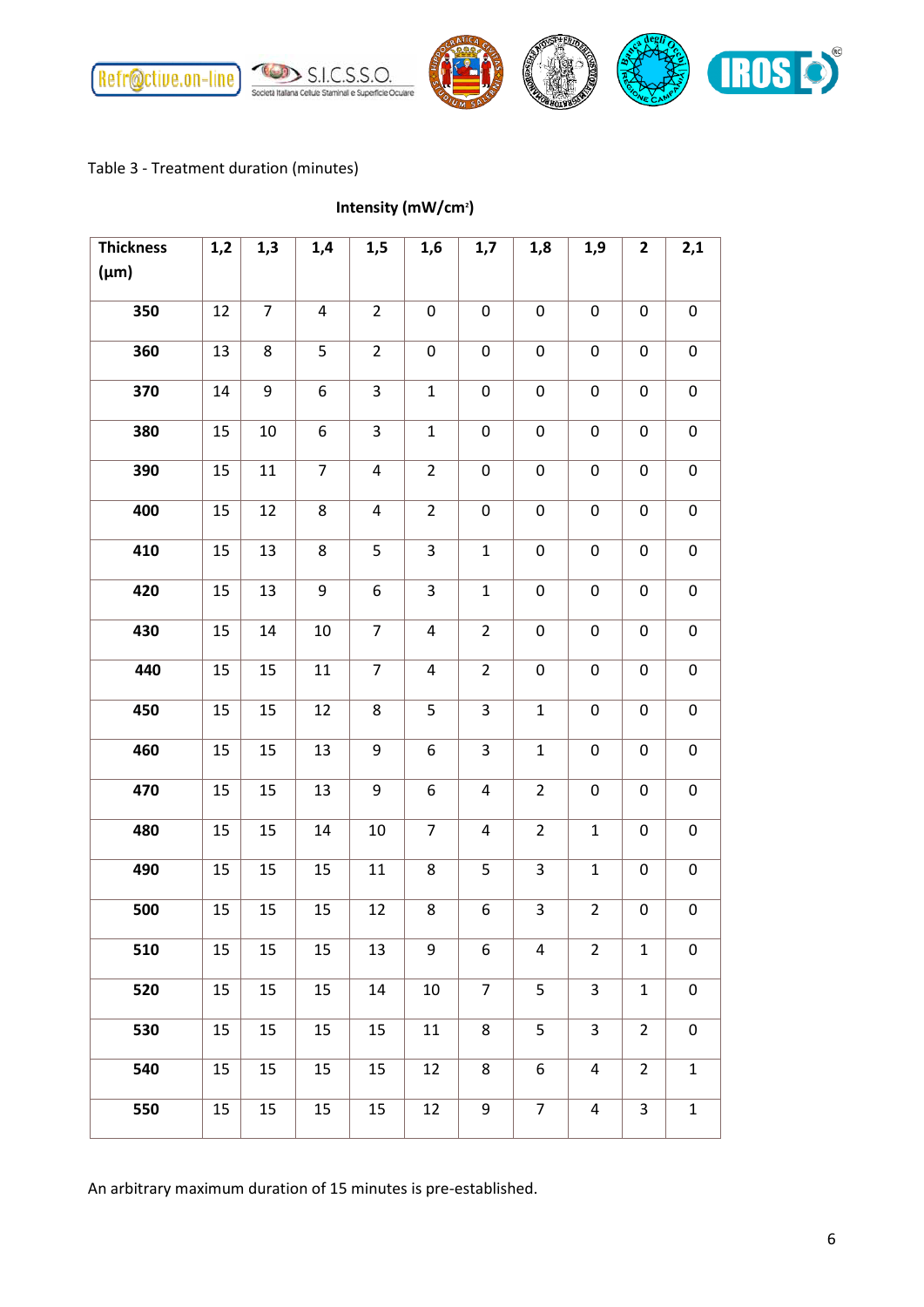#### **Mathematical model graph**



This graph is a product of the mathematical model. The effects of the treatment of crosslinking are : UV-A intensity – irradiation time – corneal thickness – riboflavin consumption rate dependent (intensity-dependent and not energydependent). To avoid, however, that patients can be subject to excessive doses of UV-A, it is necessary to fix the irradiation time and intensity of the source as a function of corneal thickness, using the graph (CUSTOM FAST CXL) and not the law of Bunsen-Roscoe, respecting, always the limit output of 0.3 mW /  $cm<sup>2</sup>$ , beyond which the endothelium would be irremediably damaged. This graph allows to determine, depending on the thickness corneal expressed in micrometers, the source intensity UV-A and the irradiation time of a cornea soaked with riboflavin plus vitamin E TPGS and washed with BSS. It identifies the corresponding curve on the chart: the abscissa and the ordinate, the points belonging to this curve, represent respectively corneal thickness and intensity of the UV-A source.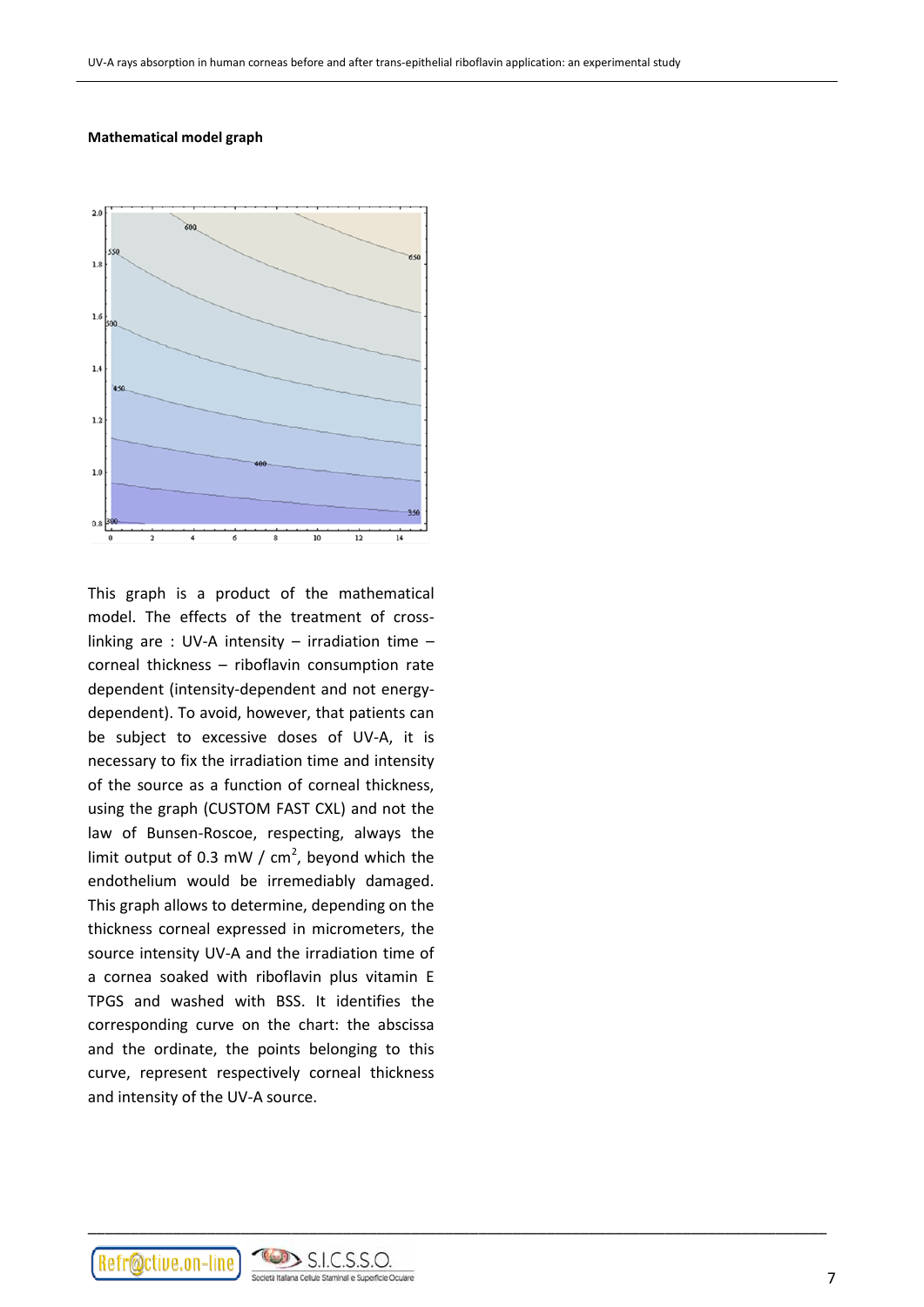#### Benefits of the new protocol:

- Shorter duration (25 minutes vs. 60 minutes according to the present protocol): more patient compliance, more rational use of the treatment room and the doctor's time;
- Lower intensity of the UV-A beam (safer condition for the patient): less risks of damaging the other ocular structures and all the corneal tissues;
- Reduction of the administered energy (about 0.9 J/cm<sup>2</sup>, and very low damage corneal epithelium);
- Simpler post-operative management;
- No removal of the corneal epithelium. This is the less innovative aspect, but is the more appreciable for the patient and the surgeon: less post-treatment discomfort, faster clinical recovery, and a lower complication risk;
- Deeper cross-linking effect in the corneal stroma. This issue is more interesting, because the amount of cross-linked stromal tissue is strictly related to the stabilization of the ectasia over time. Our observations demonstrate a greater lamellar involvement with this protocol respect to other TE-CXL treatments

#### **Conclusions**

- This novel enhanced solution penetrates the cornea even in the presence of epithelium;
- It takes just 15 minutes of topical application on the cornea EPI-ON to saturate the cornea;
- The surface layer of riboflavin after the application is to be removed;
- The intensity of the UV-A shaft must be reduced to 1.5 mW/cm<sup>2</sup>;
- The duration of irradiation should be reduced to 10 minutes – preferably in two step of 5 minutes, with a short interval for the application of BSS.